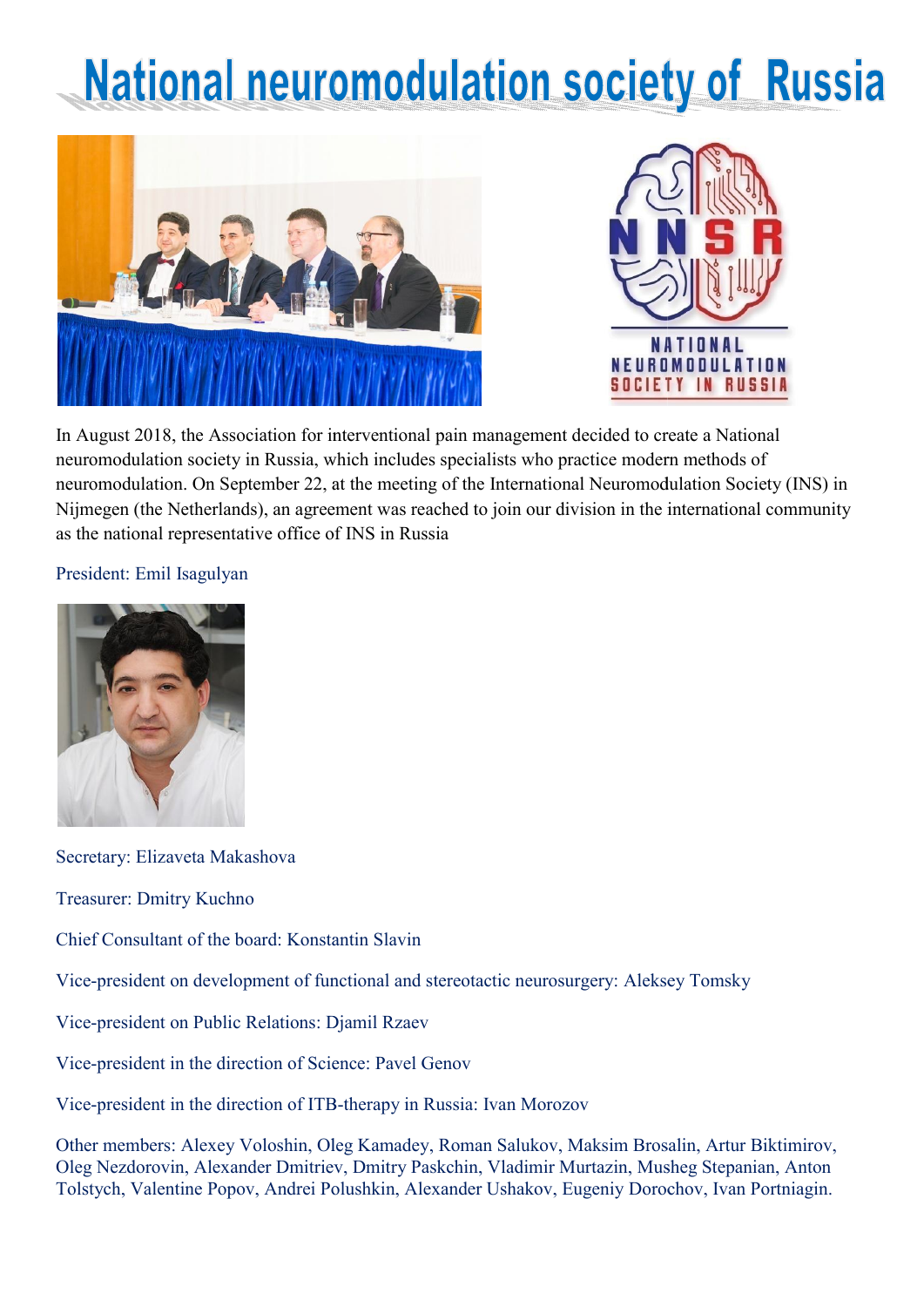## News and events

II Congress National Neuromodulation Society in Russia Moscow, Russia

December. 9-12, 2020



## **Historical**

Congress "Multidisciplinary approach to pain treatment", held within the framework of the 10th international Congress "Multidisciplinary approach to pain tre<br>interdisciplinary Congress «Manage Pain» 2020



2nd Congress on functional and stereotactic neurosurgery 2019

On March 28 and 29, the 2nd Congress on functional and stereotactic neurosurgery was held at the Burdenko center in Moscow. The scientific program of the Congress covered the treatment of chronic pain syndromes, movement disorders, spasticity, and epilepsy. They discussed the results achieved and prospects for the development of functional neurosurgery in Russia.